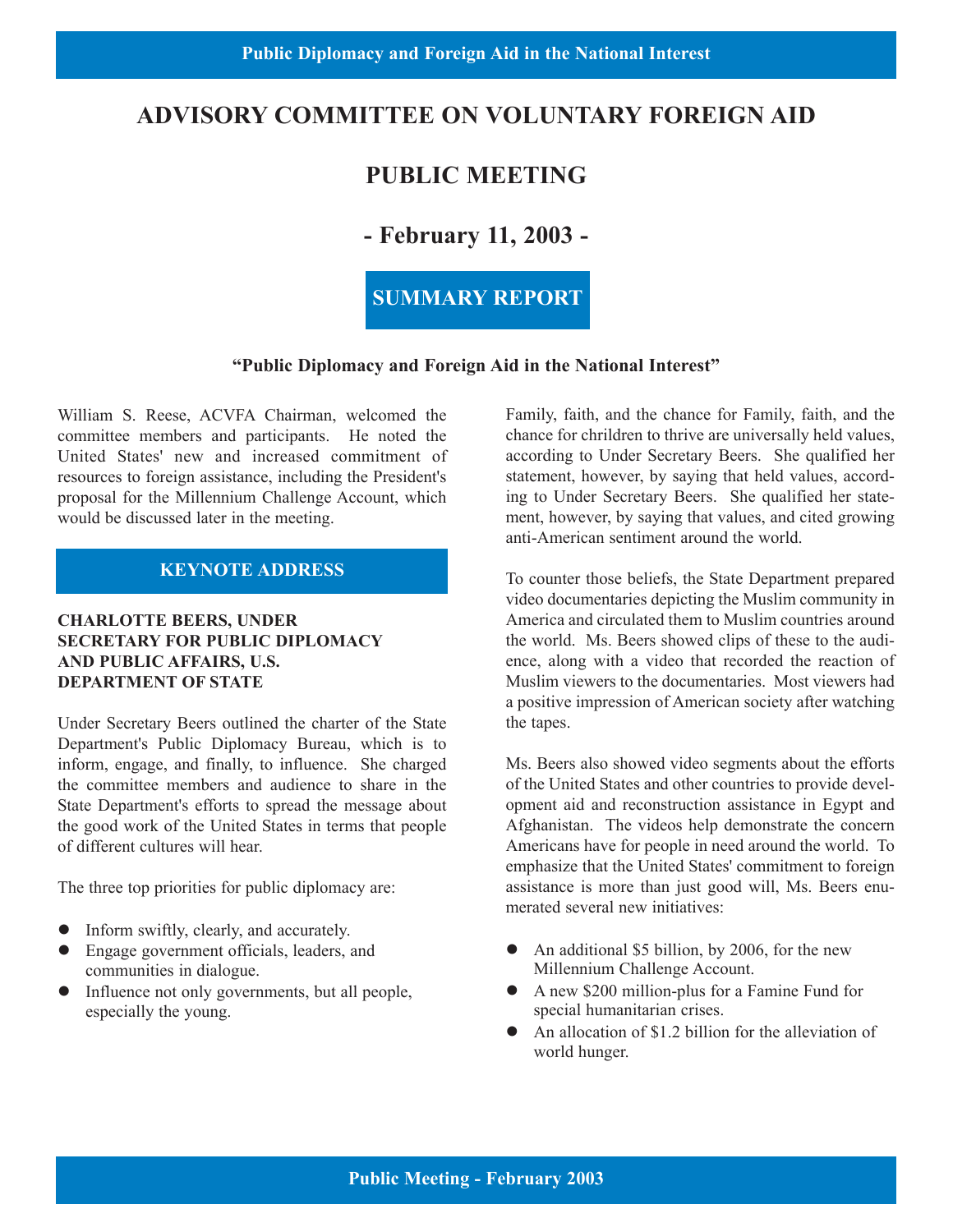- An allocation of \$100 million in emergency funds for humanitarian aid to the poorest of the poor countries suffering from complex crises.
- An allocation of \$15 billion for a new plan for HIV/AIDS relief.

#### **DISCUSSION**

In response to a question on whether viewers thought the videos were credible, Ms. Beers affirmed that real people were interviewed and no scripts were used.

Responding to a comment about the low percentage of Gross National Product that the United States devotes to foreign aid, Ms. Beers said that the generosity of the

United States should be judged on the sheer amount of money given and on the quality of the work and its successes.

Two participants emphasized the need for the public diplomacy stories to be told in the United States. Ms. Beers stated that this does not fall within her bureau's charter, but the NGO community, the immigrant communities, and the private sector can behelpful in telling the story.

#### **PANEL**

## **(USAID)** Century."

Administrator Natsios summarized the history of Foreign Aid in the National Interest, also known as the "Woods II" report after a similar document commissioned by former USAID Administrator Alan Woods. That report laid

egy for development assistance in six areas: democratic governance; economic growth; health; mitigating and managing conflict; humanitarian assistance; and privatizing foreign aid. Mr. Natsios reported that USAID would hold a series of events to stimulate further public discussion and debate about the report within the development community.

*Foreign Aid in the National Interest* presents a new strat-

ing from non-government sources. The value of these Mr. Natsios devoted his remarks to elaborating the concepts in Chapter 6, which addresses development fundresources is enormous, he said, and has increased over the last 30 years to encompass 80 percent of all resource flows from the United States to developing countries. This private funding is generated by private investments,

> foundations, nongovernmental organizations (NGOs), universities and colleges, faith-based organizations, and private individuals. Personal remittances sent from the United States alone account for an estimated \$18 billion. Mr. Natsios reported that there is some evidence that remittances are often used to build schools and roads, not just to buy material goods and, as such, they contribute to investments in the social sector in recipient countries.

Administrator Natsios asserted that monetary foreign assistance contributions from private organizations *"FOREIGN AID IN THE* should be included in the total when assessing the *NATIONAL INTEREST: PROMOTING* amount of assistance funds provided by the United States **FREEDOM, SECURITY, AND** to developing countries. He concluded with a quote from **Chapter 6:** "The size and impact of private international **OPPORTUNITY"** giving creates new opportunities for development agen-**OVERVIEW: ANDREW NATSIOS,** cies. By learning more about this vast private army for **ADMINISTRATOR, U.S. AGENCY FOR** assistance, USAID can enhance its effectiveness and **ADMINISTRATOR.** U.S. AGENCY FOR **INTERNATIONAL DEVELOPMENT** define its comparative advantage and role in the 21st Century."

#### **DISCUSSION**

out a blueprint for development in the decade of the 90s. In response to a question about the relationship between the strategy laid out for USAID in Foreign Aid in the National Interest and plans for the Millennium Challenge Account (MCA), especially with regard to host country

*"Family, faith and the chance for children to thrive are universally held values"*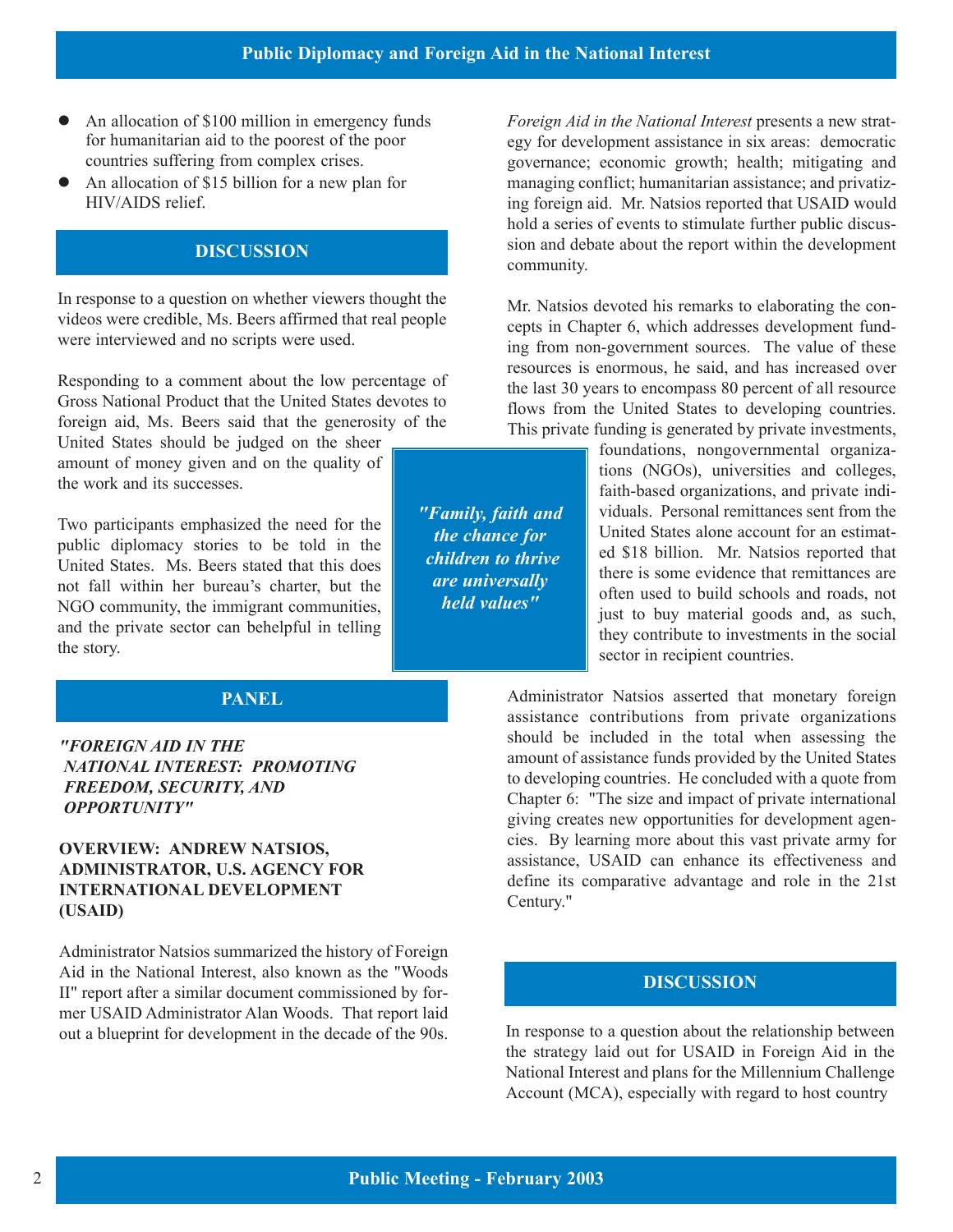ownership of the programs and the role of civil society, Mr. Natsios replied that some MCA programs are likely to include NGOs; some are not. As an example, he said it has been his experience that democratic developing countries are more willing to ask for help from NGOs and use local revenues in doing so, whereas countries with autocratic political systems are less likely to allow NGOs to participate. In either case, it is important for NGOs to be part of the process and to work with countries' ministries and authorities on development plans for the MCA.

A participant questioned the report's lack of focus on the environment and water, which are two important factors in health and economic growth. Mr. Natsios replied that these are mentioned in the microeconomic discussion

and in the chapter on conflict. He emphasized, however, that the report purposely did not *Interest*, Ms. Adelman has quantified the address each sector separately in favor of a address each sector separately in favor of a<br> *The size and impact* amount of international giving by various<br>
amount of international giving by various<br>
amount of international giving by various<br>
and impact<br>
and impact<br>
o

Another participant stressed the importance of *international giving* first Woods report in 1989, private interna-<br>including the local government level in the dis-<br>generates new tional giving now stands at \$33.6 billion including the local government level in the dis-<br>cussion of governance, particularly with regard opportunities for the very conservatively estimated Of this cussion of governance, particularly with regard opportunities for very conservatively estimated. Of this,<br>to the capacity of local governments to work development agencies" foundations contribute \$3 billion corporato the capacity of local governments to work *development agencies* foundations contribute \$3 billion, corpora-<br>with civil society and the private sector. Mr. with civil society and the private sector. Mr.<br>Natsios affirmed that this is an area in which the strive sector of the strive sector. This data particularly

USAID is doing a lot of work and expects to do<br>more, since it is at the local level that partnership rela-<br>organizations is not easy to obtain but is based on actumore, since it is at the local level that partnership rela-<br>tionships often flourish and ideas are introduced more al references. As these figures show USAID is a much

In response to a question about USAID's role in the MCA and the Millennium Challenge Corporation (MCC) In conclusion, Ms. Adelman recommended that USAID<br>that will be set up to run it, Administrator Natsios adont the role of leveraging the private assistance helpthat will be set up to run it, Administrator Natsios adopt the role of leveraging the private assistance, help-<br>explained that the MCC would be limited to 100 or 125 ing to increase local philanthropy, and helping governexplained that the MCC would be limited to 100 or 125 ing to increase local philanthropy, and helping govern-<br>employees. He suggested it would be virtually impossi-<br>ments create a favorable environment and tax structure ble to carry out the work required to program the MCA for private and corporate charity. effectively without relying on other agencies and on USAID staff in the field, since in-depth local knowledge **CONFLICT MITIGATION: SHARON MORRIS,** and discussions will be essential to making funding com-<br> **SENIOR ADVISOR, OFFICE OF CONFLICT**<br> **MANAGEMENT AND MITICATION BUREAU** 

*"The size and impact of private international giving creates new opportunities for development agencies"* 

#### **THE FULL MEASURE OF FOREIGN AID: CAROL ADELMAN, SENIOR FELLOW, THE HUDSON INSTITUTE**

Ms. Adelman emphasized that helping develop democracies and increasing economic growth in developing countries, particularly in the Middle East, could not be more important than now. She alluded to

the changes that have taken place in the past 12 years, specifically the increase in open markets and open societies that has resulted in an increase in the delivery of goods and services through the private sector. She noted also the growth in private giving, pointing out that government assistance has dropped as private assistance has grown.

> In Chapter 6 of *Foreign Aid in the National*  categories of private institutions. Originally estimated at \$12 billion in the sities \$1.3 billion. This data, particularly

tionships often flourish and ideas are introduced more al references. As these figures show, USAID is a much effectively. smaller part of total funding, and thus has a new and different role to play.

ments create a favorable environment and tax structure

### **MANAGEMENT AND MITIGATION, BUREAU FOR DEMOCRACY, CONFLICT, AND HUMANI-TARIAN ASSISTANCE, USAID**

Ms. Morris noted that two-thirds of the countries USAID works in are affected by widespread violence.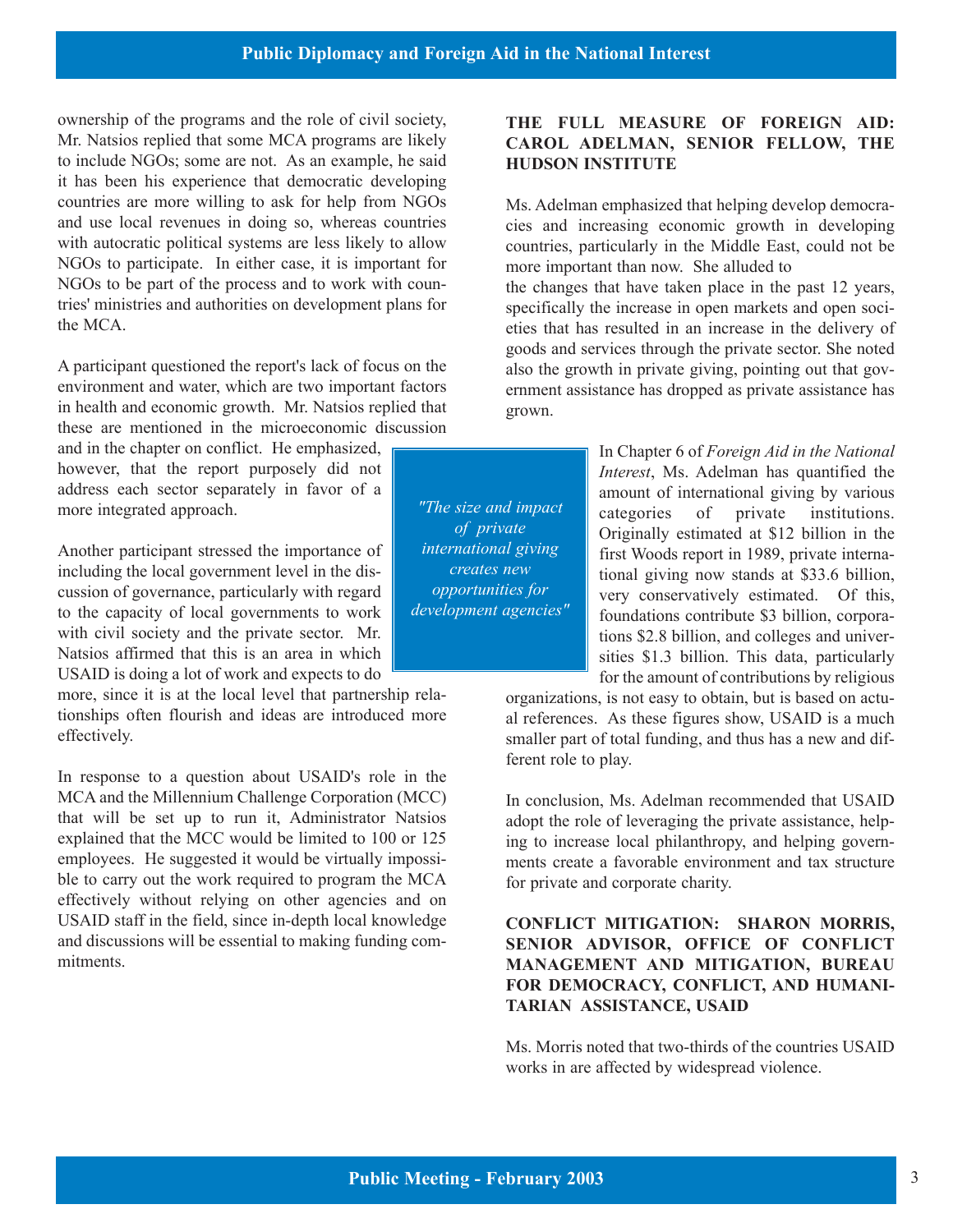She emphasized that USAID and its partners need to understand the underlying causes of conflict and then move from analysis to concrete development assistance programs that address the causes, as well as the consequences, of violence. Chapter 4 of Foreign Aid in the National Interest attempts to lay out the best current thinking on what is known about the causes of civil conflict and widespread deadly violence.

Research has demonstrated that large populations of unemployed or underemployed, educated young people are linked to political instability and violence, though they are not necessarily the cause. As one approach, she suggested engaging youth politically, socially, and economically to empower them as a constructive force, rather than a destabilizing one.

Environmental problems and population pressures also may contribute to conflict. Ms. Morris emphasized that all development programs, regardless of sector, can bring some-  $\parallel$   $\parallel$   $\parallel$   $\parallel$   $\parallel$   $\parallel$   $\parallel$  and its  $\parallel$  root causes of conflict and crisis. thing to bear on conflict. She concluded with the hope that this discussion would continue in order to understand as much as possible about how to achieve the goal of helping nations build a more peaceful and sustainable future.

### **HUMANITARIAN ASSISTANCE: WILLIAM GARVELINK, SENIOR DEPUTY ASSISTANT ADMINISTRATOR, BUREAU FOR DEMOCRA-**<br> **A** participant noted that conflicts are not just internal<br> **CY, CONFLICT, AND HUMANITARIAN ASSIS-**<br> **A** participant noted that cross-border factors may shape those<br> **TANCE, USAID**<br> **A**

Mr. Garvelink described the three objectives of Chapter sons as well. 5 of *Foreign Aid in the National Interest*. The humanitarian assistance chapter attempts to: An ACVFA member asked for clarification of the distri-

- 
- 
- Suggest a few possible courses of action the U.S. government could take.

Throughout the 1990s, the need for humanitarian assistance escalated enormously. Funding for humanitarian assistance tripled while development assistance funds declined. Organizations such as the U.N., UNDP, World Food Program, and UNICEF had to adjust and increase their focus on displaced persons and conflict management, and the military and private sector became more involved in humanitarian assistance.

Mr. Garvelink emphasized the importance of striking a balance among political, military, and humanitarian strategies. He pointed out that urban migration and resulting slums, the spread of infectious disease, and the threat of nuclear, chemical, and biological terrorism, as well as population pressures and environmental consequences, would lead to a continuing need for humanitar-

ian aid. As a result, USAID is adopting a

#### **DISCUSSION**

problems and/or their solutions. Mr. Garvelink agreed that this was true and applies to internally displaced per-

bution of non-governmental resource flows, since they Trace the evolution of humanitarian aid through seem to be concentrated in just a few countries, and not the 1990s.<br>
in states that need the investment most. Ms. Adelman Discuss the kinds of humanitarian activities that ne Discuss the kinds of humanitarian activities that noted that the resource flows are spread over many coun-<br>will be seen in the future. tries, although less so in Africa.

> A participant inquired about coordination of conflict management work among USAID, the Department of State, and the U.S. Institute of Peace. Ms. Morris replied that work on conflict is a coordinated U.S. government effort.

*"USAID and its partners need to understand the underlying causes of conflict"*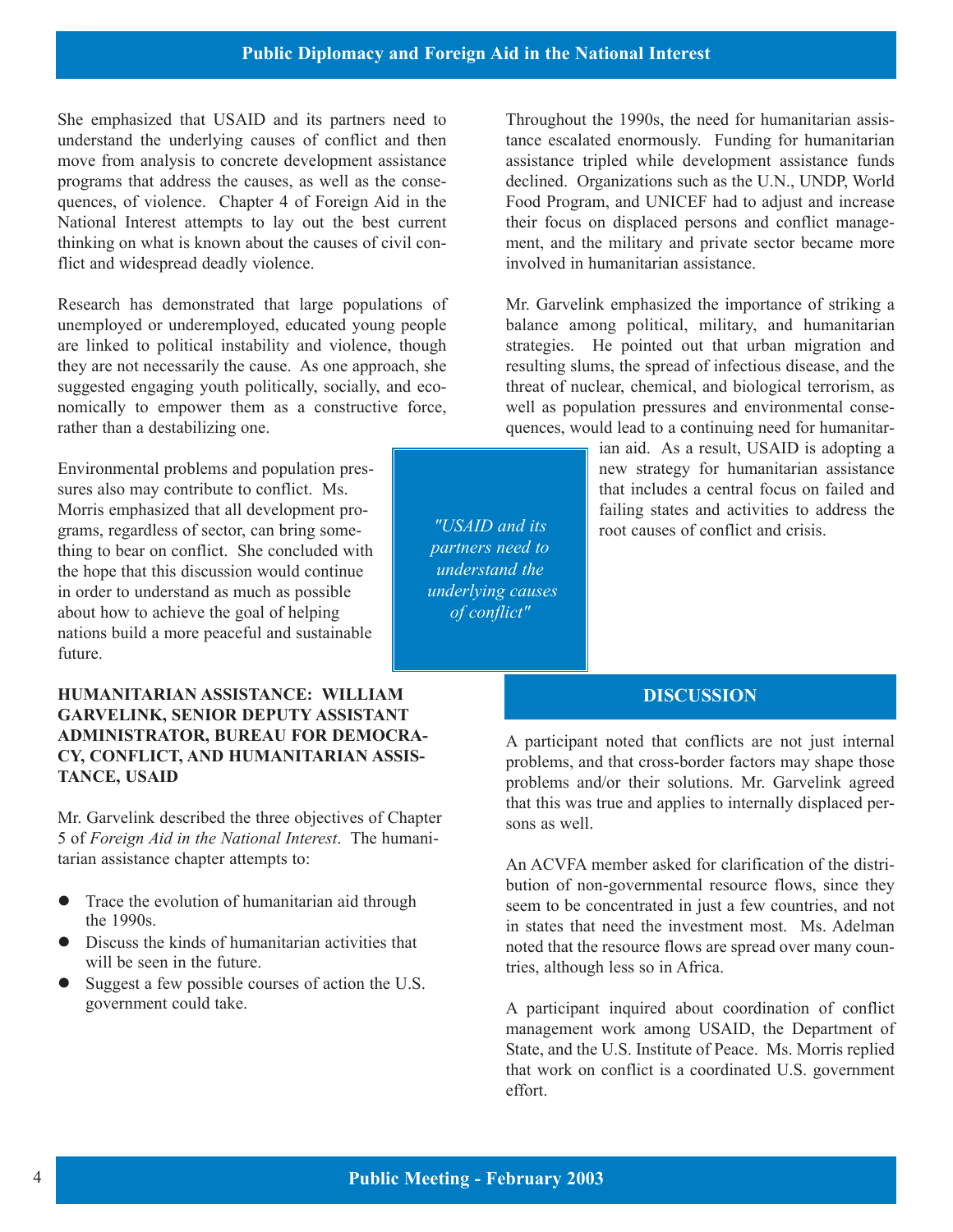#### **PANEL**

#### **"THE MILLENNIUM CHALLENGE ACCOUNT (MCA): LEGISLATIVE AND POLICY UPDATE"**

#### **MODERATOR: ROBERT CHASE, ACVFA MCA SUBCOMMITTEE CHAIR**

Mr. Chase opened the session with a summary of events related to the Millennium Challenge Account (MCA) since it was announced in March 2002 and discussed at ACVFA's May 2002 public meeting. He noted that another important milestone occurred last week with the submission of proposed MCA legislation to Congress.

The legislation would create a basic framework for the MCA that needs to be filled in with role of USAID in U.S. development stratemany details. Mr. Chase expressed the hope  $\left| \right|$  gy. that ACVFA and the broader development community would have the opportunity, as the  $\parallel$  "The MCA would **EDWARD FOX, ASSISTANT** process moves forward, to help mold this new **ADMINISTRATOR FOR** and vitally important tool in the development *development* **LEGISLATIVE AND PUBLIC** *assistance* **LEGISLATIVE AND PUBLIC** 

#### **ALAN LARSON, UNDER SECRETARY** MIL **MILE 1** Mr. Fox reported on next steps in the **FOR ECONOMIC, BUSINESS, AND AGRICULTURAL AFFAIRS, U.S.** U.S. izing the MCA. Congressional oversight izing the MCA. Congressional oversight committees will soon begin bearings on the President's

Mr. Larson reported that the legislation presented to submitted by other interested organizations. Although Congress by President Bush would authorize the legislative calendar is busy the MCA is expected to Millennium Challenge Account and create the be a priority. Millennium Challenge Corporation (MCC) to administer it. Mr. Larson stated the key goal of the MCC: "To Mr. Fox noted that to gain widespread support for the reduce poverty through promoting sustained economic MCA, there is a need to elucidate clearly how this reduce poverty through promoting sustained economic MCA, there is a need to elucidate clearly how this growth in developing countries committed to implement-<br>approach differs from current programs but at the same ing good policies." He emphasized that the draft MCA time, is complementary to our current foreign assistance authorization bill contains a clear commitment to pover-<br>program and does not substitute for it. He argued that authorization bill contains a clear commitment to pover-<br>ty alleviation, a goal that has been staunchly advocated is in the best interest of the United States to support the ty alleviation, a goal that has been staunchly advocated is in the best interest of the United States to support the by the development community.<br>MCA and to undate the current foreign assistance legis-

Under the MCA, funds will be granted to eligible countries committed to achieving benchmarks on a time-limited, businesslike contract basis. The proposed 2004 budget is \$1.3 billion. To be eligible for the MCA, countries would have to score better than the median in at least half of the indicators in three separate categories ruling justly, investing in peo

ple, and encouraging economic freedom - with special attention to the corruption indicator. There are 16 indicators in all.

Under the MCA, countries would be expected to set their own priorities for U.S. assistance in consultation with their citizens, businesses, and NGOs. The MCC board, chaired by the Secretary of State, would make final decisions on assistance proposals. Mr. Larson concluded by

affirming the continuing essential critical

## arsenal. **AFFAIRS, USAID**

committees will soon begin hearings on the President's draft bill and the legislative proposals that have been the legislative calendar is busy, the MCA is expected to

approach differs from current programs, but at the same MCA and to update the current foreign assistance legislation for security, political, and economic reasons.

*"The MCA would revolutionalize development assistance"*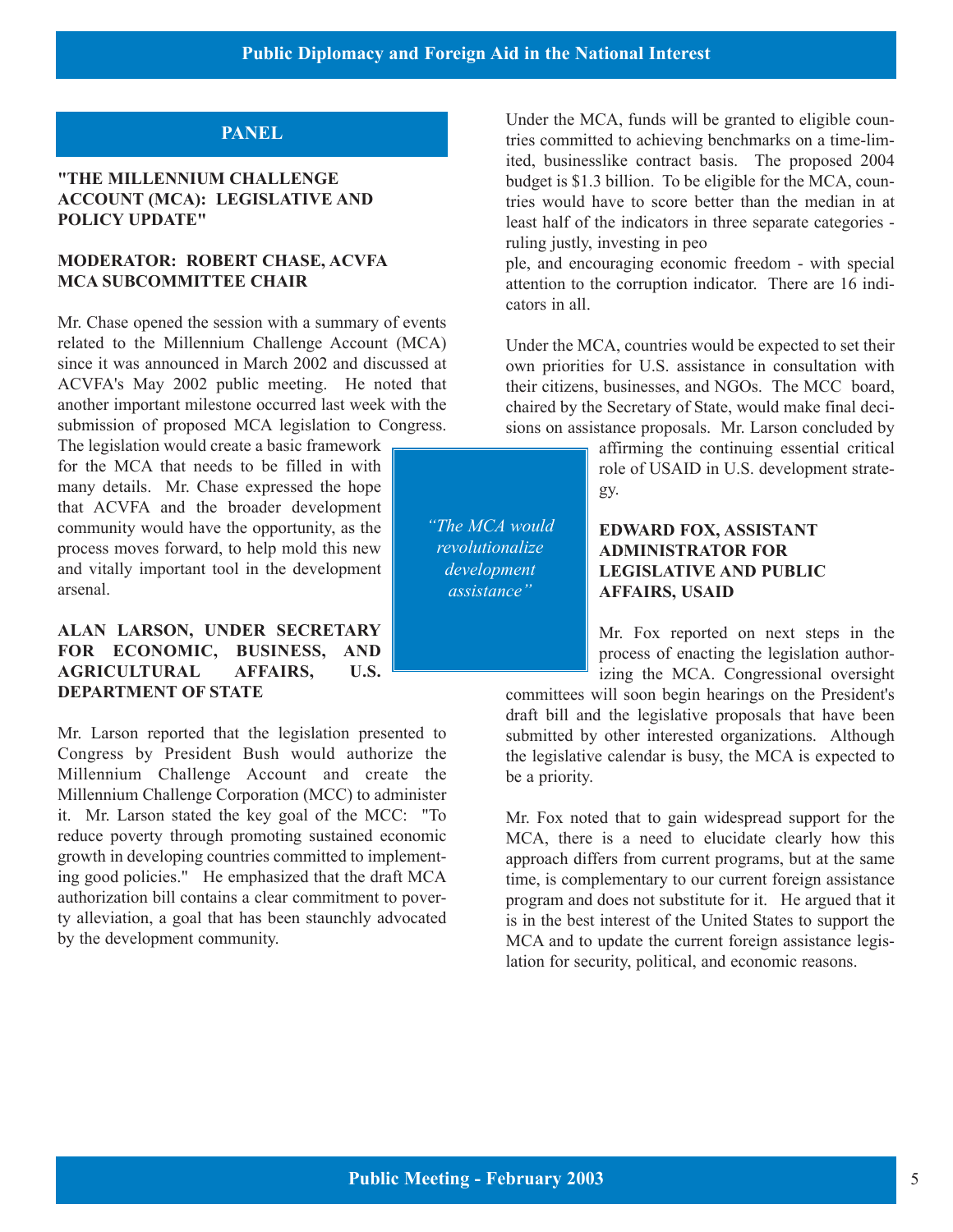#### **PATRICK CRONIN, ASSISTANT ADMINISTRA-TOR FOR POLICY AND PROGRAM COORDINA-TION, USAID**

Mr. Cronin described how the MCA would revolutionize development assistance and how USAID would play a strong partnership role. He suggested that USAID's predominant focus would be to help countries qualify for MCA assistance and to help countries in distress or in transition. In MCA countries the United States can help promote sustainable development and attract the trade, investment, and private resource flows that far outstrip development assistance. In other countries, USAID would continue to provide humanitarian assistance where needed. It would also offer development assistance in key areas of basic education and health, econom-

ic growth, and governance, which are impediments to longer-term productivity. In countries show that is side of the MCA, such as regional that are good candidates for the MCA, but do  $HIV/AIDS$  programs. not meet all of the eligibility criteria, USAID's assistance would be geared toward the weak  $\parallel$  "MCA requirements will  $\parallel$  The panelists also allayed concerns spots. Expressed by some participants that the spots.

Mr. Cronin concluded by emphasizing that  $\vert$  *public."*  $\vert$  for MCA activities are unrealistic, and that decisions on implementation issues such as the expected monitoring and reporting these have not been predetermined, and the requirements could become overly burden-MCA planners will seek the views of NGOs some according to the panelists, the MCA and others. The requirements will be focused, streamlined, and others.

#### **DISCUSSION**

A participant commented on the potential difficulty in bility to the taxpayers and public officials. programming the large amounts of resources that relatively few countries would receive under the MCA. The panelists acknowledged that this presents a challenge and emphasized that the programs must be based on exten-<br>**EXAMPLE TOREIGN AID** WITH PRIVATE sive analysis and participatory processes to achieve sound development priorities.<br>**RAPPORTEUR: SALLY MONTGOMERY BRUM-**

Questioned about whether USAID assistance would be targeted toward helping "near-miss" countries to qualify,<br>and whether there would be funds available to support discussion with examples of partnership models and and whether there would be funds available to support discussion with examples of partnership models and these countries' entrance into the eligibility pool the pan new partners. She also made several recommendations, these countries' entrance into the eligibility pool, the pan-<br>
new partners. She also made several recommendation<br>
most importantly, the need for USAID to involve the elists stressed the need to assist these near-miss countries most importantly, the need for USAID to involve the<br>as an incentive for other poor performing countries. They private sector in the strategic planning process fr as an incentive for other poor performing countries. They predicted that there would be beginning. This discussion group

ample opportunity to bring countries into the program that did not qualify in the first or second year. The CEO and board of the MCC would be expected to plan expenditures accordingly.

Responding to a question about the MCA procurement process, the panelists stated that the process should be flexible in order to respond to the countries' development priorities and to get the work done efficiently.

In response to concerns that the MCA might draw resources away from traditional development assistance activities and needs in poor countries, the panelists stated that MCA funds would be additive to other development programs. They affirmed that USAID would continue to respond to needs in non-MCA countries, as well

as provide aid in areas that might be out-

short time-frames that seem to be implied

transparent, and public. The aim is to measure only what is really critical and not to encumber the program with requirements that are not necessary to ensure accounta-

#### **DISCUSSION**

# **BAUGH, ACVFA MEMBER**

*"MCA requirements will be focused, streamlined, transparent, and public."*